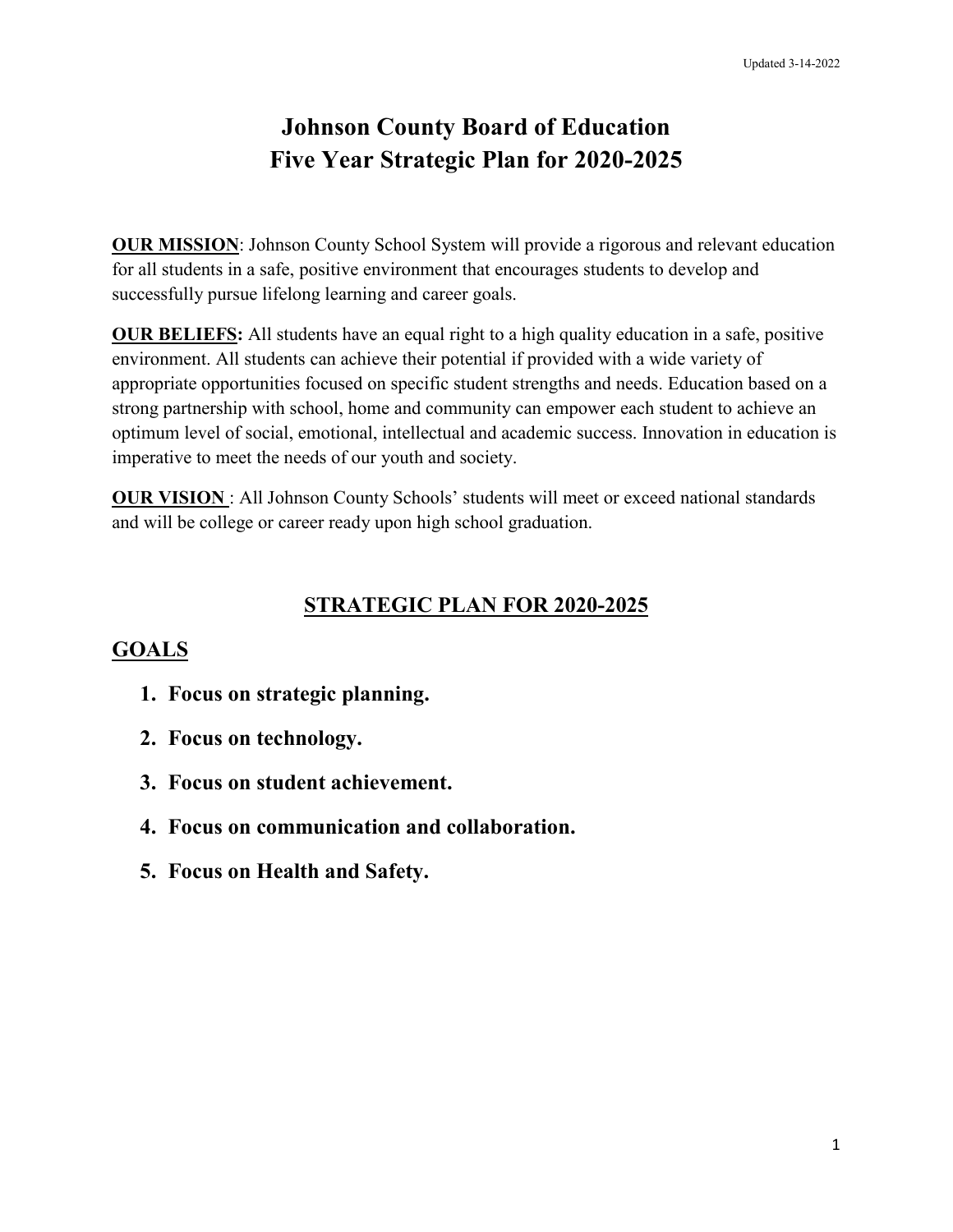#### **GOAL #1: FOCUS ON STRATEGIC PLANNING**

OBJECTIVE: Annually, the board of education will update a strategic plan for Johnson County Schools.

STRATEGY 1: The plan will be reviewed at the annual board retreat and will be approved at the next board meeting.

STRATEGY 2: The plan will be updated on the school district website.

STRATEGY 3: A component of the Strategic Plan will be addressed at monthly board meetings.

STRATEGY 4: The plan will be reviewed and updated at principal's meeting as needed.

OBJECTIVE: By July 31<sup>st</sup> of each year, the board of education will develop an annual agenda for Johnson County Schools.

STRATEGY 1: The board of education will review the previous year's annual agenda and discuss and approve necessary changes.

STRATEGY 2: The annual agenda will be posted on the school system website.

OBJECTIVE: The budget will be developed annually in accordance with objectives from the strategic plan.

STRATEGY 1: Upon developing the annual budget, staffing needs will be a focus.

STRATEGY 2: Upon developing the annual budget, technology updates/needs will be a focus.

STRATEGY 3: Pursue increased funding for Johnson County Schools through grants.

STRATEGY 4: Upon developing the annual budget, facility updates and improvements will be a focus.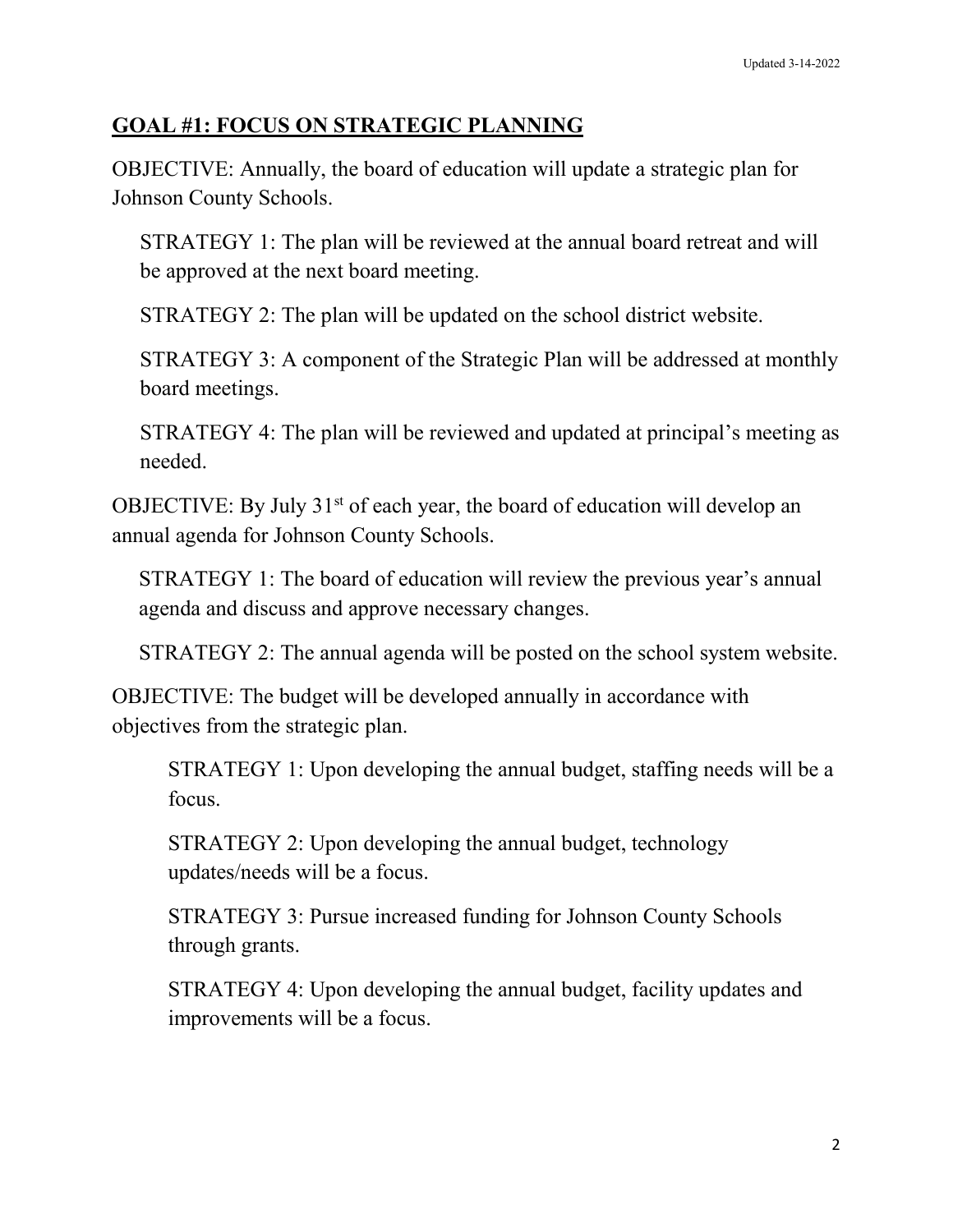#### **GOAL #2: FOCUS ON TECHNOLOGY**

OBJECTIVE: By July 31, 2022, a technology plan for maintenance and replacement will be developed.

STRATEGY 1: A committee will be developed to create a technology plan.

STRATEGY 2: The technology plan will be completed and submitted for school board approval and posted on the district website.

STRATEGY 3: The technology director will provide the board with a replacement plan and the board will explore funding sources to meet the needs of replacing technology according to the plan.

OBJECTIVE: Inventory will be updated and maintained using Tip-Web-IT.

STRATEGY 1: All current and new equipment will continue to be logged and coordinated with the replacement plan.

STRATEGY 2: Develop written procedures for the annual technology inventory process.

STRATEGY 3: Tip-Web-IT will be used for schools to annually verify accuracy of device/equipment location.

OBJECTIVE: Support innovative curriculum approaches to integrating technology and utilizing effective digital solutions in teaching and learning.

STRATEGY 1: Collaborate, identify, vet, and share digital resources.

STRATEGY 2: Adopt Google Classroom as our digital learning platform.

STRATEGY 3: Provide teachers with training to ensure that 1:1 devices to be integrated into daily classroom instruction.

STRATEGY 4: Explore developing online courses/trainings for employees.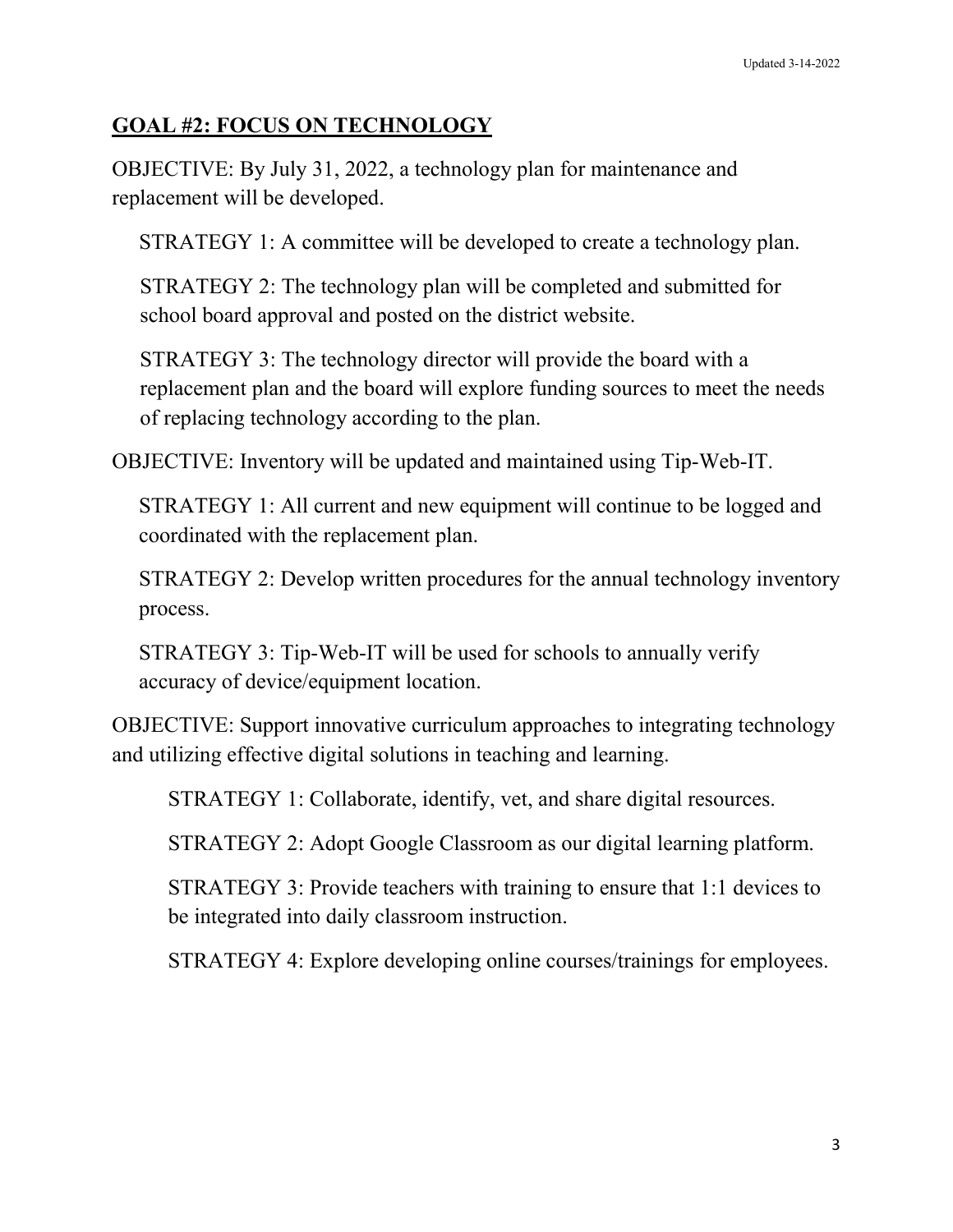### **GOAL #3: FOCUS ON STUDENT ACHIEVEMENT**

OBJECTIVE: A district team will develop a district improvement plan annually based on current data. The Johnson County Schools District Plan for 2022-2023 has been approved by TDOE, and it can be accessed on the Inform TN platform.

STRATEGY 1: The goals and strategies from the district annual improvement plan will be shared with the board of education.

STRATEGY 2: We will expand our Early Post-Secondary Opportunity and Industry Certification offerings to ensure that they meet community workforce needs, and that they enable students to become Ready Graduates as measured by the TDOE.

STRATEGY 3: We will support student learning in all levels of instruction to reduce subgroup achievement gaps. We measure student achievement in numerous ways including state assessments, CASE benchmarks, AIMSweb, ACT Workkeys, and other local data. Instructionally, this data is used in classroom instruction, special education interventions, before/after school programming, and summer learning programs.

STRATEGY 4: We will strive to increase our average ACT composite score to 21; additional ACT preparation support will be provided for our K-12 students.

## **GOAL #4: FOCUS ON COMMUNICATION AND COLLABORATION**

OBJECTIVE: By May 1, 2023, professional development will be completed by all staff members.

STRATEGY 1: All teachers will complete a PD survey and these results will be used to schedule summer PD opportunities,

STRATEGY 2: Summer PD trainings and Teacher Academies will be posted on our website.

STRATEGY 3: Continue Teacher Academies throughout the school year based on current needs and state initiates for staff members.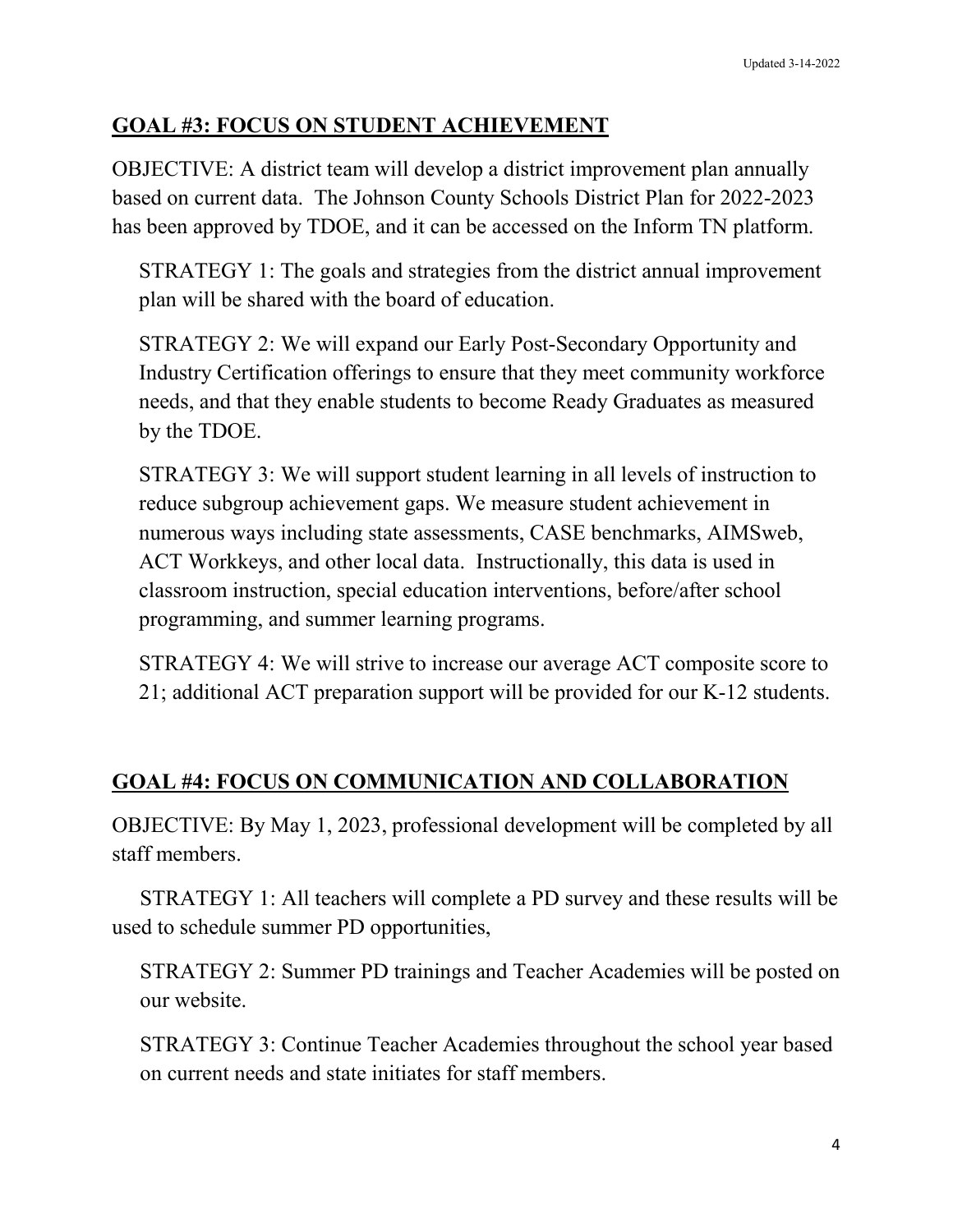STRATEGY 4: All district and school administrators will be provided with an ALI membership for differentiated professional learning.

OBJECTIVE: By September 1, 2022, engage families and community to enhance learning for all students.

STRATEGY 1: Utilize survey results (Title I, LEAPs, 21<sup>st</sup> Century, State Educator Survey, etc.) for feedback on policies, procedures, and the board strategic plan.

STRATEGY 2: Provide diverse opportunities (such as,  $8<sup>th</sup>$  grade night, homework help, Parent Teacher Conferences, etc.) for meaningful engagement with all families to support student success.

STRATEGY 3: The director of schools provides a weekly update of all school district events and news through the "Friday Fact Sheet" email.

STRATEGY 4: The district shares events and news through our social media outlets, on our district website, and our mobile app to keep all stakeholders informed.

STRATEGY 5: Schools will utilize a common communication platform (such as ClassDojo, Bloomz, Remind, etc.) for each school.

### **GOAL #5: FOCUS ON HEALTH AND SAFETY**

OBJECTIVE: By September 15, 2023, our safety plans will be updated and an update will be provided to the board.

STRATEGY 1: We will continue to update, expand, and maintain security systems in all schools and all school district facilities.

STRATEGY 2: We will work collaboratively with funding bodies on an annual basis to ensure funds are available to maintain staffing of SROs to include one at each school.

STRATEGY 3: We will develop a facilities maintenance and improvement plan to ensure that our students have the very best learning environments.